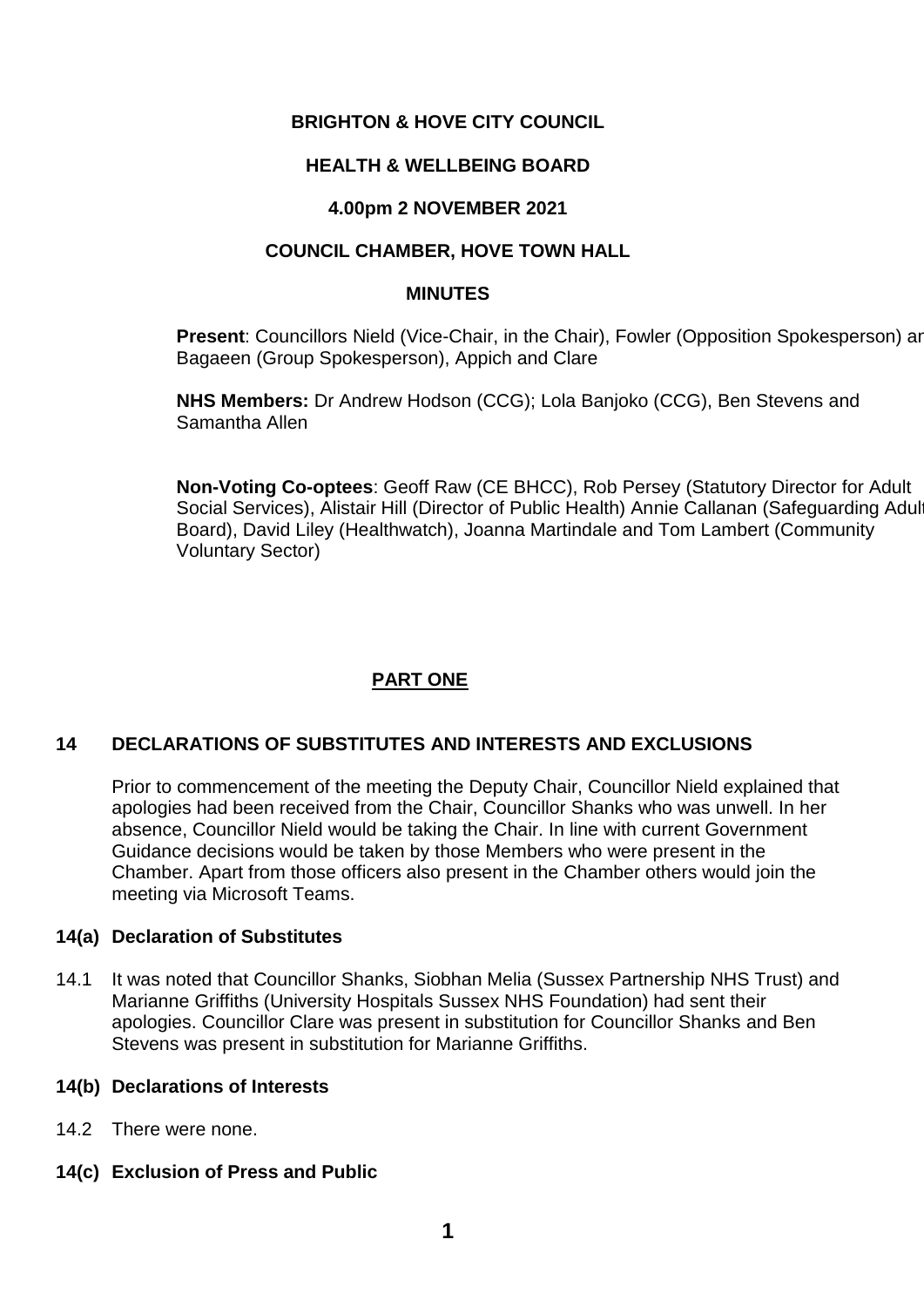- 14.3 In accordance with Section 100A of the Local Government Act 1972 ("the Act"), the Health and Wellbeing Board considered whether the public should be excluded from the meeting during consideration of any item of business on the grounds that it is likely in view of the business to be transacted or the nature of the proceedings, that if members of the public were present during it, there would be disclosure to them of confidential information as defined in Section 100A (3) of the Act.
- 14.4 **RESOLVED -** That the public be not excluded during consideration of any item of business set out on the agenda.

## **15 MINUTES**

15.1 **RESOLVED –** That the Chair be authorised to sign the minutes of the meeting held on 27 July 2021 as a correct record.

## **16 MINUTES OF SPECIAL MEETING, ADULT SOCIAL CARE AND PUBLIC HEALTH COMMITTEE,27 JULY 2021**

16.1 **RESOLVED –** That the contents of the minutes of the Special meeting of the Adult Social Care and Public Health Sub Committee of 27 July 2021 be noted.

#### **17 MINUTES OF MEETING, ADULT SOCIAL CARE AND PUBLIC HEALTH SUB COMMITTEE, 7 SEPTEMBER 2021**

17.1 **RESOLVED –** That the contents of the meeting of the Adult Social Care and Public Health Committee on 7 September 2021 be noted.

## **18 CHAIR'S COMMUNICATIONS**

#### **Vaccination Arrangements**

- 18.1 The Chair stated e she wished to encourage everyone to get their Covid vaccines, booster and flu jab when they could. First, second and booster doses, for those who were eligible, were available from walk-in locations across the city every day. Alternatively you could book an appointment on the national booking service or call 119.Flu vaccines were free for many people from your GP or a pharmacy, and for everyone else they cost around £10-15.
- 18.2 The Chair also explained that she was seeing fewer people wearing masks around the city and on public transport and urged for people to continue wearing face coverings in busy places if they could. It's not difficult for most of people and by wearing a mask you're not only protecting others but also helping many people feel safer to be out.

## **Bonfire Night**

18.3 With bonfire night coming up that Friday everyone was encouraged to support locally organised events rather than setting off fireworks or having bonfires in their own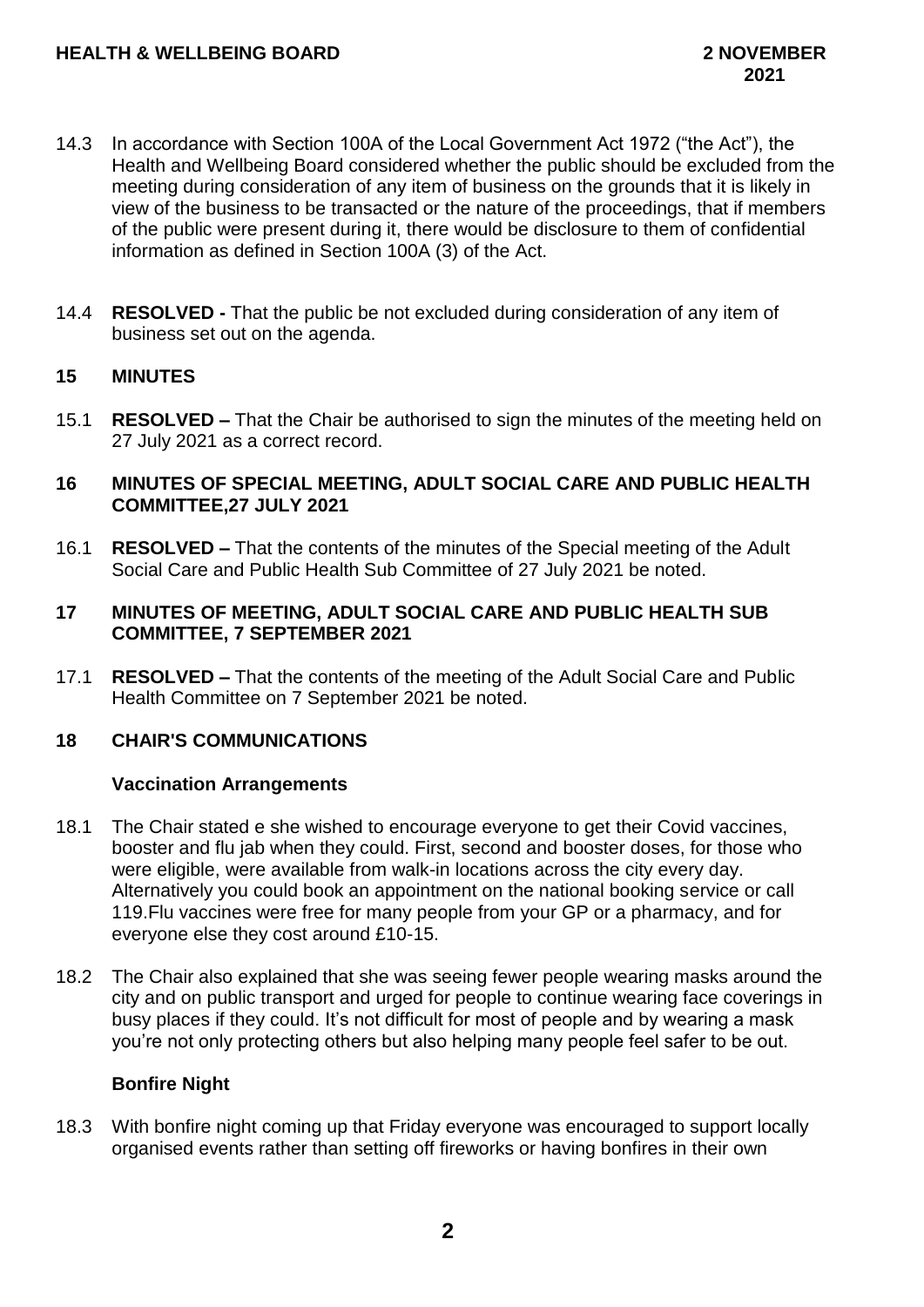gardens. People were encouraged to be safe, respect their neighbours and protect our very busy emergency services.

## **Healthwatch Brighton & Hove**

- 18.4 Healthwatch Brighton & Hove had been shortlisted for two national Healthwatch awards which celebrate their volunteer team.
	- Hospital Discharge Wellbeing Service where Healthwatch volunteers called adults recently discharged from hospital to check on their health and wellbeing, signpost them to services and raise any hospital discharge issues with the local NHS Trust.
	- End of Life project where Healthwatch volunteers spoke to people at the end of their lives about their discharge from hospital. The recommendations will be considered as part of our 'Dying Well' Joint Health and Wellbeing Strategy delivery plan. They find out next week if they've won. [https://www.healthwatchbrightonandhove.co.uk/news/2021-10-28/presss-release-](https://www.healthwatchbrightonandhove.co.uk/news/2021-10-28/presss-release-%20%20%20%20%20%20%20%20%20281021-healthwatch-brighton-and-hove-shortlisted-two-prestigious)[281021-healthwatch-brighton-and-hove-shortlisted-two-prestigious](https://www.healthwatchbrightonandhove.co.uk/news/2021-10-28/presss-release-%20%20%20%20%20%20%20%20%20281021-healthwatch-brighton-and-hove-shortlisted-two-prestigious)

#### **Carers Event**

- 18.5 There was an event for carers on Thursday 25 November for Carers' Rights Day at St Augustine's Centre. It was a chance for carers to meet other carers, get support and find out more about welfare benefits and social prescribing. Contact the Carers Hub for more info or to book a place.
- 18.6 **RESOLVED –** That the Chair's Communications be noted and received.

#### **Callover**

18.7 The Democratic Services Officer then called over the items appearing on the agenda and all were called for discussion with the exception of:

Item 28 – Health and Wellbeing Board Development Task & Finish Group: Proposals for Further HWB Development

The above report recommendations were agreed unanimously without discussion.

## **19 FORMAL PUBLIC INVOLVEMENT**

#### **19(a) Petitions**

19.1 There were none.

#### **19(b) Public Questions**

19.2 It was noted that two sets of questions had been received set out below:

## **(a) Pollution Caused by Wood Burning Stoves - Question(s) received from Mr Chris Todd**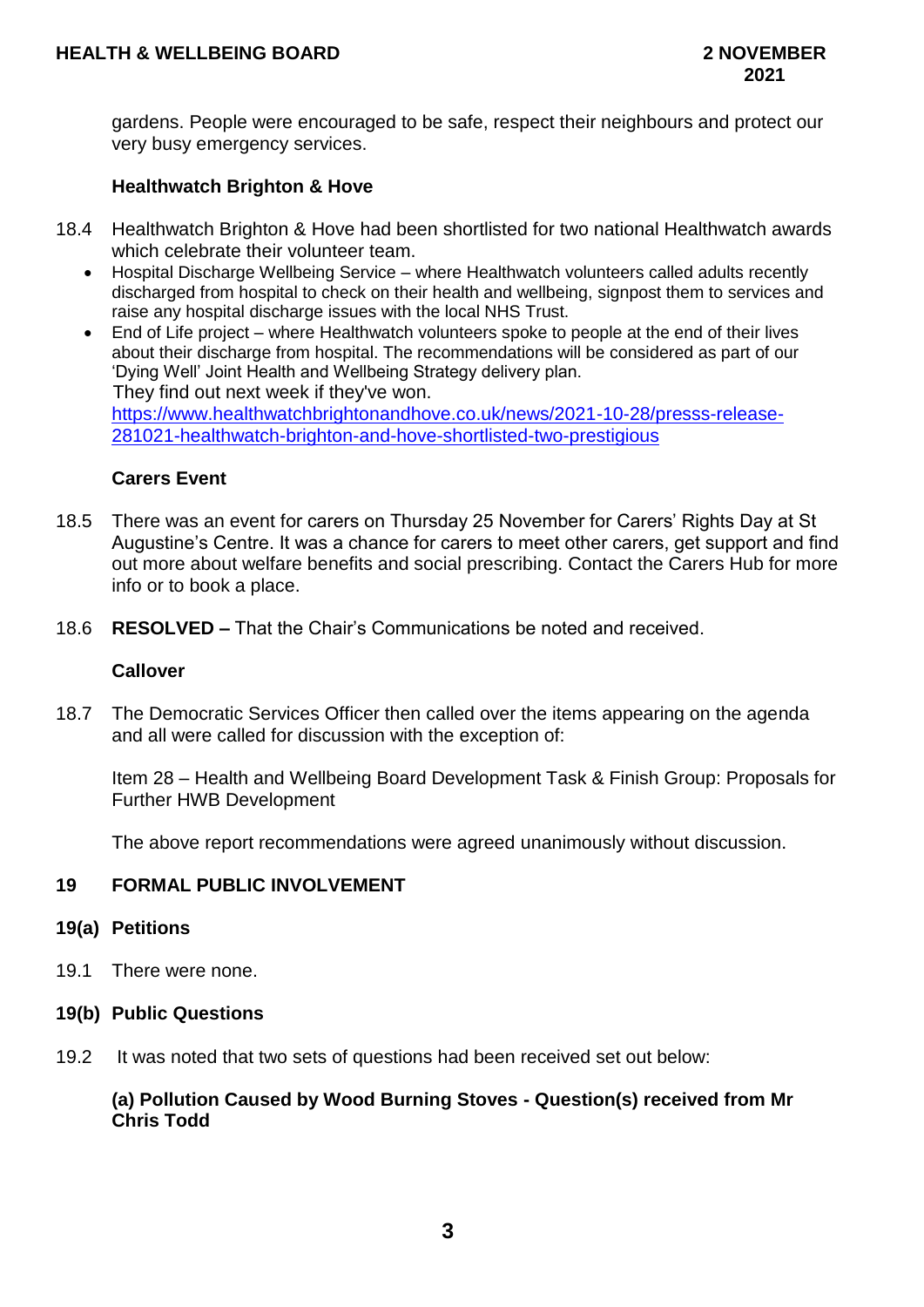"The WHO recently announced there are no safe levels for certain air pollutants as it lowered emission guidelines for PM2.5s and nitrogen dioxide, now far below UK legal limits. At the same time there has been a rise in people installing wood burning stoves for recreational purposes, increasing localised air pollution across the city. Given the impact on public health what plans are in hand to inform the public of the dangers of burning wood in the home (both for the household and neighbours), to urge people to minimise wood burning and where possible to stop doing it altogether?"

## **Chair's Response:**

19.3 The Chair gave the following response:

"Thank you for question. I do hope that the World Health Organisation's recent announcement on guidelines for emissions has helped to highlight and heighten interest and awareness amongst the public of the potential effects that can occur as a result of woodburning in the home.

This matter has been raised on previous occasions at committee meetings and the council has put out messages in the past to alert people that this activity can be a nuisance to others and can have impacts on people's health. This took on an even more acute focus during the height of the pandemic, given the effects that it can have on people's respiratory systems.

You have asked your question at a key time of the year, given the arrival of the Autumn and Winter periods and much lower temperatures. During evening hours, wood burning can be a significant source of smoke that is a contributor to poor air quality and I will therefore ask officers to work together to develop and promote some appropriate messages to highlight the health dangers and environmental effects of woodburning."

We are also looking forward to a presentation on air quality later on the agenda, which will refer to some of the points in your question. This is in advance of a forthcoming consultation on a new Air Quality Action Plan which will include reference to smoke control. In terms of whether enforcement action can be taken in instances where woodburners cause a nuisance, action can be taken with the right evidence in support abatement notices can be served under the Environmental Protection Act. We would need more information on the specific nuisance on a case by case basis in order to give more detailed advice.

There are also Smoke Control Areas in the City, where you need to have an exempt appliance and use approved fuels."

19.4 It was noted that Mr Todd had also given advance notice of a supplementary question:

## **19(b) Encouragement for Householders to use Cleaner Fuels – Mr Chris Todd**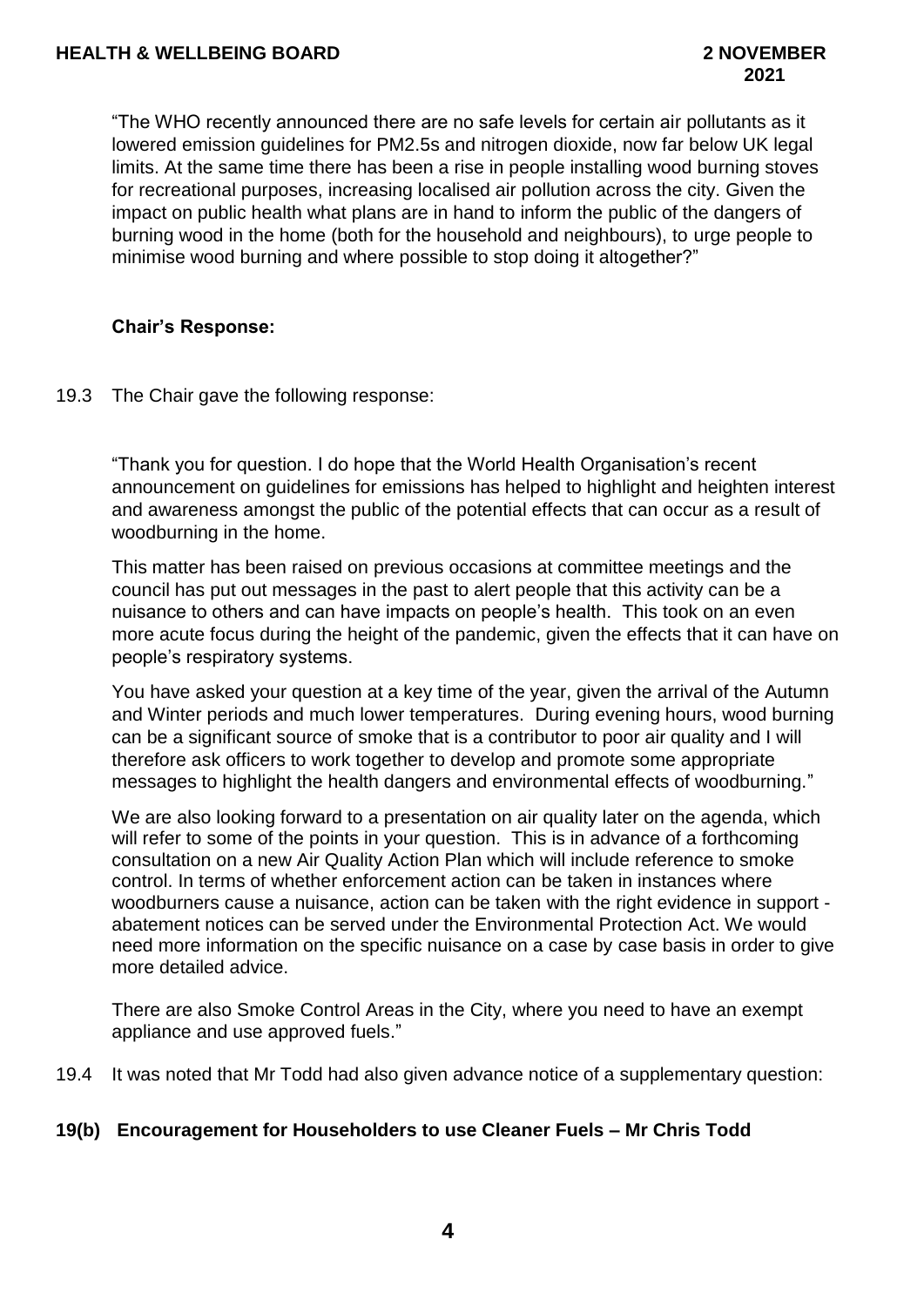"If there are no plans, why is this the case given that wood smoke is more toxic than cigarette smoke and the significant impact it can have on neighbours? Urging people to use cleaner fuels makes little difference, especially when so-called 'eco' stoves emit at least 465 times the particulate matter that a gas boiler does (per MWh). Wood burning is also fuelling climate change which has its own negative health impacts ?"

19.5 The Chair gave the following response:

"I hope that my previous answer reassures you that we will be preparing some publicity to get the right messages out to help address this important issue. Any concerted campaign over a longer period of time would require officer time and dedicated funding within the council's budget to develop and deliver it."

## **19 (c )Sussex Homeless Support for Plan to Build Social Homes - Mr Jim Deans**

19.6 The following question had been received from Mr Jim Deans:

"Recent commissioned reports and guidance from government are showing the need for Social Housing, the lack of is featuring high as a cause of many physical and mental illness. Can the Health and Well-being Board support a plan to build Social Homes and reduce the burden on local services including the NHS?"

19.7 The Chair gave the following response:

"Thank you for your question.

The council is committed to providing additional affordable homes, both through our Corporate Plan and the Housing Committee Work Plan. The council's priority is delivery of additional council homes as well as other affordable homes, usually via Registered Providers (housing associations).

- We have a total of 466 additional council homes projected for delivery for 2019 to 2023. 144 additional council homes were provided last year (2020/21).
- We have a total of 1,100 additional affordable homes (usually via registered providers) projected for delivery between 2019 to 2023 (379 homes for rent and 721 for shared ownership). 48 additional affordable homes were delivered last year 2021/22.

Updates on progress with delivery of new council homes and other affordable homes are reported to resident Area Panels and Housing Committee on a quarterly basis.

We have also reported to Housing Committee on successful bids for Government funding for accommodation and support for rough sleepers, including significant expansion of Housing First homes offering accommodation and support to clients with multiple & complex needs. We have purchased 30 Housing First homes and have funding to purchase a further 30 homes for Housing Led Support. We also have funding for an additional 30 homes to be leased for a Rapid Re-Housing Scheme.

Your question mentions 'a plan to build Social Homes'.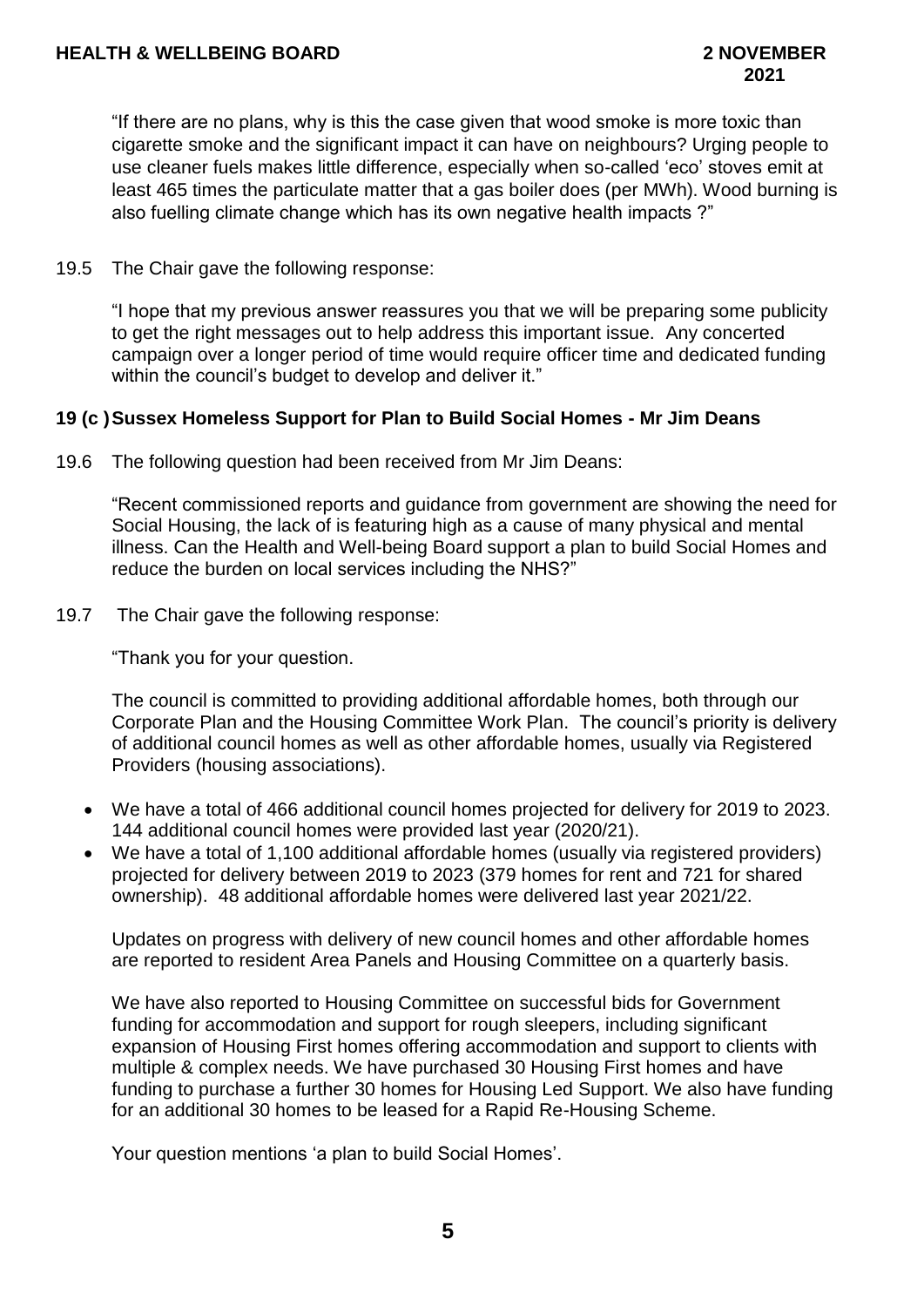We are approached with many such initiatives and would suggest you share any business case with Housing colleagues in order that we can assess the commissioning needs the proposal seeks to meet, the funding arrangements, alignment to City Plan in terms of any proposed sites and the proposed management and support arrangements for any homes. The Housing Committee is responsible not the HWB for increasing the supply of affordable housing in the city, but as a key corporate priority it is a policy supported by all corporate decision-making bodies including the HWB."

- 19.8 The Chair invited Mr Deans to put a Supplementary question if he had one.
- 19.9 Mr Deans asked if his question and the issues that he had raised be referred to Housing Committee with a statement in support from the Health and Wellbeing Board. Mr Deans asked that this matter be looked at in the round it was as much a matter of health and social welfare as well and was closely allied to availability to affordable and social housing, deficiencies could result in self-harm and significant mental health and physical health issues. He wished to highlight that this was now important than ever to the Health and Wellbeing Board. England needed 90,000 social homes a year to turn the tide, Brighton would be expected to supply 500plus Social or near Social homes a year, in the last 4 years it has provided 47 which was simply not good enough.
- 19.10 The Acting Chair, Councillor Nield stated that she noted Mr Deans' comments and concerns and whilst she did not feel able to comment or make commitments outside the Board's remit she asked Members whether they wished to note and receive the question and the response given and to forward it to the Housing Committee with their support.
- 19.6 **RESOLVED –** That the question and response to it be noted and received.
- 19.7 **RESOLVED –** That the Questions and responses given to them be noted and received.

## **19(c) Deputations**

19.8 There were none.

## **20 FORMAL MEMBER INVOLVEMENT**

- **20(a) Petitions**
- 20.1 There were none.
- **20(b) Written Questions**
- 20.2 It was noted that two questions had been received from Councillor Bagaeen:

#### **(a) Triage Arrangements During the Pandemic**

1. Under pandemic guidance, GP surgeries had been advised to offer telephone triage first, and then face-to-face appointments if deemed 'clinically necessary'. What constitutes 'necessary' remains open to interpretation. While many GPs have been willing to offer patients either telephone or in--person appointments, depending on what they prefer, others appear to have moved almost entirely to virtual ones. That's certainly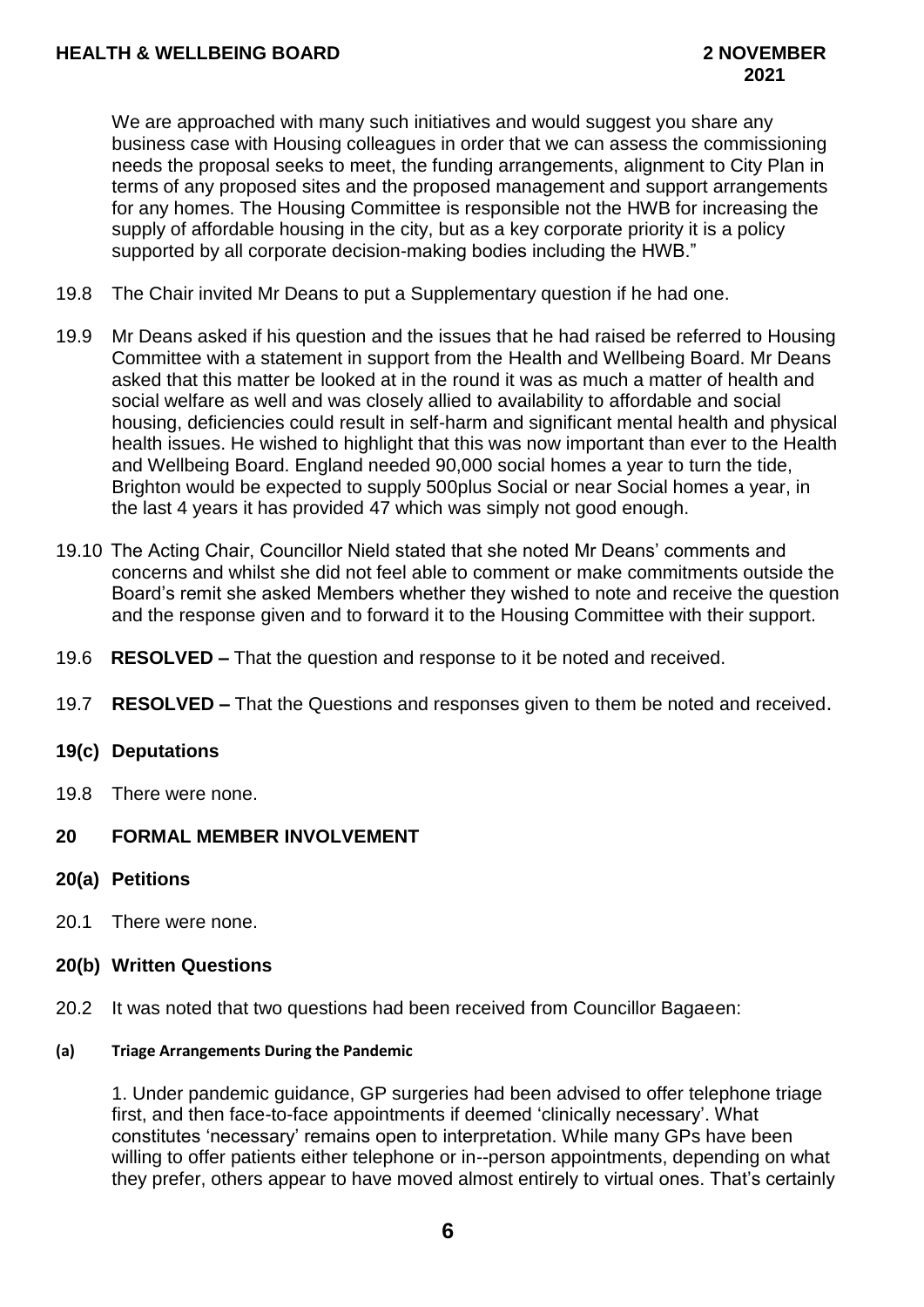the case of my GP. The advice from the NHS is for GP practices now is to reverse the triage model and see patients face to face without a screening call. What advice or guidance has the CCG given to GP practices in the city?"

20.3 The Chair gave the following response:

"GP practices across Sussex, and across the country, have been providing a clinical triage service to understand the needs of each individual patient and how best they can be supported. This has helped to keep patients and staff safe during the pandemic over the last 18 months. Through this clinical triage, it is determined how best to provide help and support to each patient based on their needs; if anyone needs to be seen face to face for example for a wound dressing, blood test, or clinical assessment of a lump then a face to face appointment will be offered. In other circumstances, a phone appointment or video appointment will allow the health professional and patient to discuss the concern and for the patient to be supported appropriately. In many cases, this flexible option is benefiting patients who don't need to travel to the surgery unnecessarily when they can stay at home or work and receive the help they need. It is important to note, from the last appointment data released last week, 52% of all appointments in GP practices in the city were face to face, with the rest made up of home visits, phone consultations and video appointments. The CCG is following national guidance in terms of GP access and is working closely with GP practices to make sure patients are receiving the best possible care."

## **(b) Effectiveness of Telephone Appointments**

20.4 Councillor Bagaeen asked the following supplementary question:

"2.It's been argued that the shift to telephone appointments is actually good for the NHS. It's more efficient. Yet the data doesn't support this. Even with the move to phone consultations, it appears that the proportion of same-day appointments taking place has barely changed. Can colleagues share the data for same-day appointments (telephone and face to face) for individual GP practices across the city?"

20.4 The Chair gave the following response:

"The ability for GP practices to provide a range of appointment types is helping all practice teams to provide the care that patients need whilst working to manage the increased need that they are experiencing. Telephone appointments, when appropriate, are quicker than face to face appointments as for each face to face appointment the necessary infection control measures need to be followed, such as individually cleaning the consulting room before the next appointment can take place.

The latest data, published last week, shows that there were 133,827 appointments in general practice in Brighton & Hove in September 2021; this is compared to 113,463 in September 2019 before the pandemic period. During September 2021, 55,707 consultations took place on the same day, 13,204 the following day after contact, and 28,039 between 2 to 7 days after contact. In comparison for the same period in 2019, 48,713 consultations were on the same day (6,994 fewer than this year), 8,179 the following day (5,025 fewer), and 24,837 between 2 to 7 days (3,202 fewer).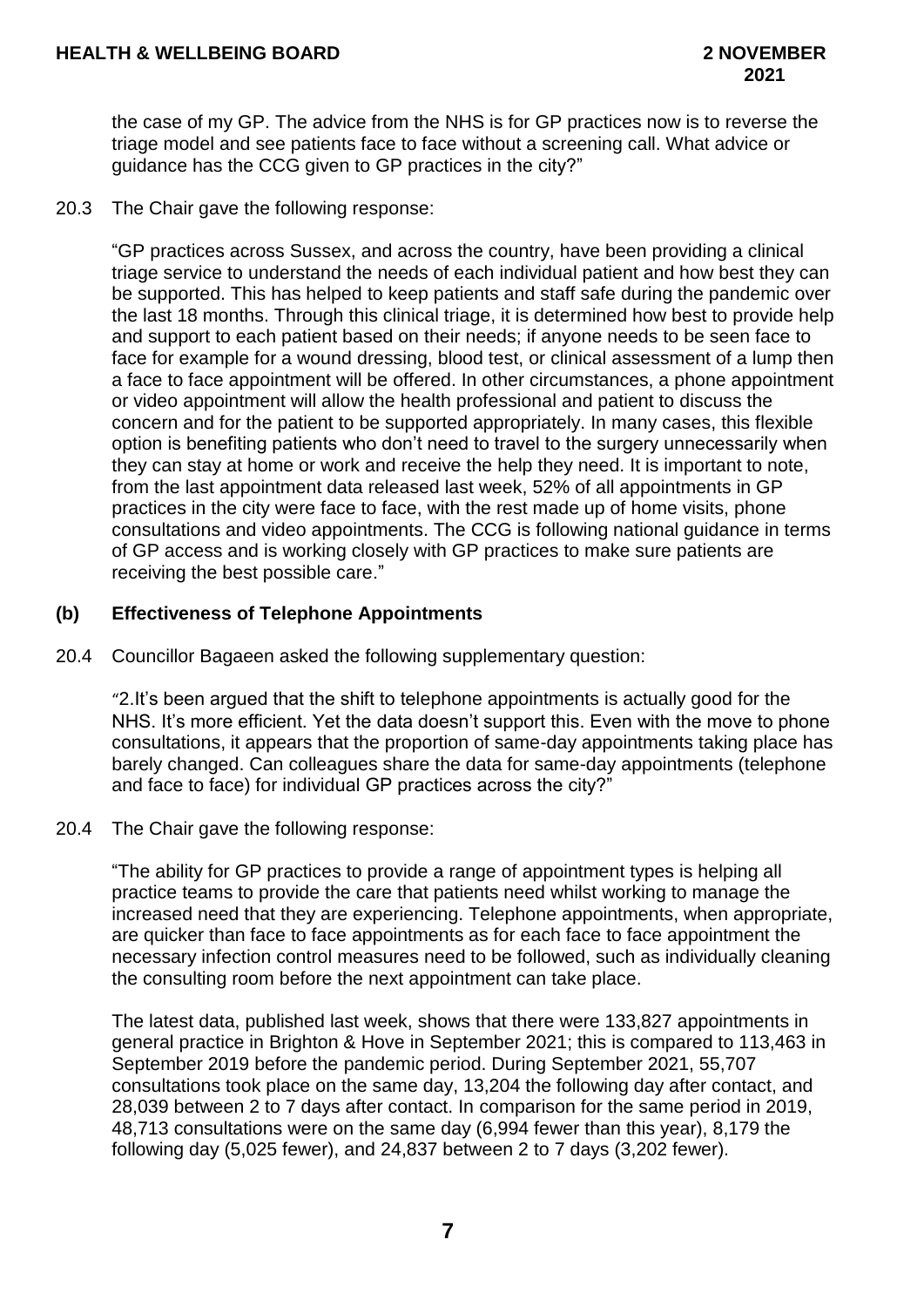In total, there were 20,364 more patient consultations that happened in September 2021 compared to the same period before the pandemic, and more patients have received help and support quicker.

Validated practice level data is not available but we hope that this is helpful and we would be happy to look into any specific concerns if you contact us."

- 20.5 **RESOLVED –** That the content of the questions and the responses given to them be noted and received.
- **20(c) Letters**
- 20.6 There were none.
- **20(d) Notices of Motion**
- 20.7 There were none.

## **21 PRESENTATION - COVID RECOVERY PLAN STRATEGY AND UPDATE ON OUTBREAK CONTROL PLAN**

- 21.1 The Director of Public Health, Alistair Hill, gave a presentation (copy uploaded to the agenda pack on the council website detailing the arrangements in place to seek to continue to contain the number of cases across the city and to support and sustain recovery. The figures provided related to the period to 2 November 2021.
- 21.2 In summary, it was explained that although the case rate in Brighton and Hove whilst it remained high was lower than for the south-east of England and across England as a whole. The all age case rate was no longer increasing, however, the full impact of the school half-term case rates would not be clear for several weeks, although it was known that there had been less testing.
- 21.3 Rates were currently highest in school aged children, followed by 40-59 year olds. Rates in those aged 60+ was the highest since January 2021 although hospital admissions were currently lower than in the Spring of 2020 and the winter of 2020/21 peaks.
- 21.4 Current Covid response priorities were to:

Increase vaccination uptake including promoting first and booster doses and reducing inequalities in uptake;

Public communication including test, trace and isolate, use of face coverings in crowded settings, ventilation, hand washing, taking up Covid and flu vaccinations;

Test, trace and isolate support, including asymptomatic and symptomatic testing:

Supporting educational and other settings, managing cases and outbreaks;

Awareness and preparedness for "Plan B" – this would be activated nationally if the Government decided that further measures were required to protect the NHS.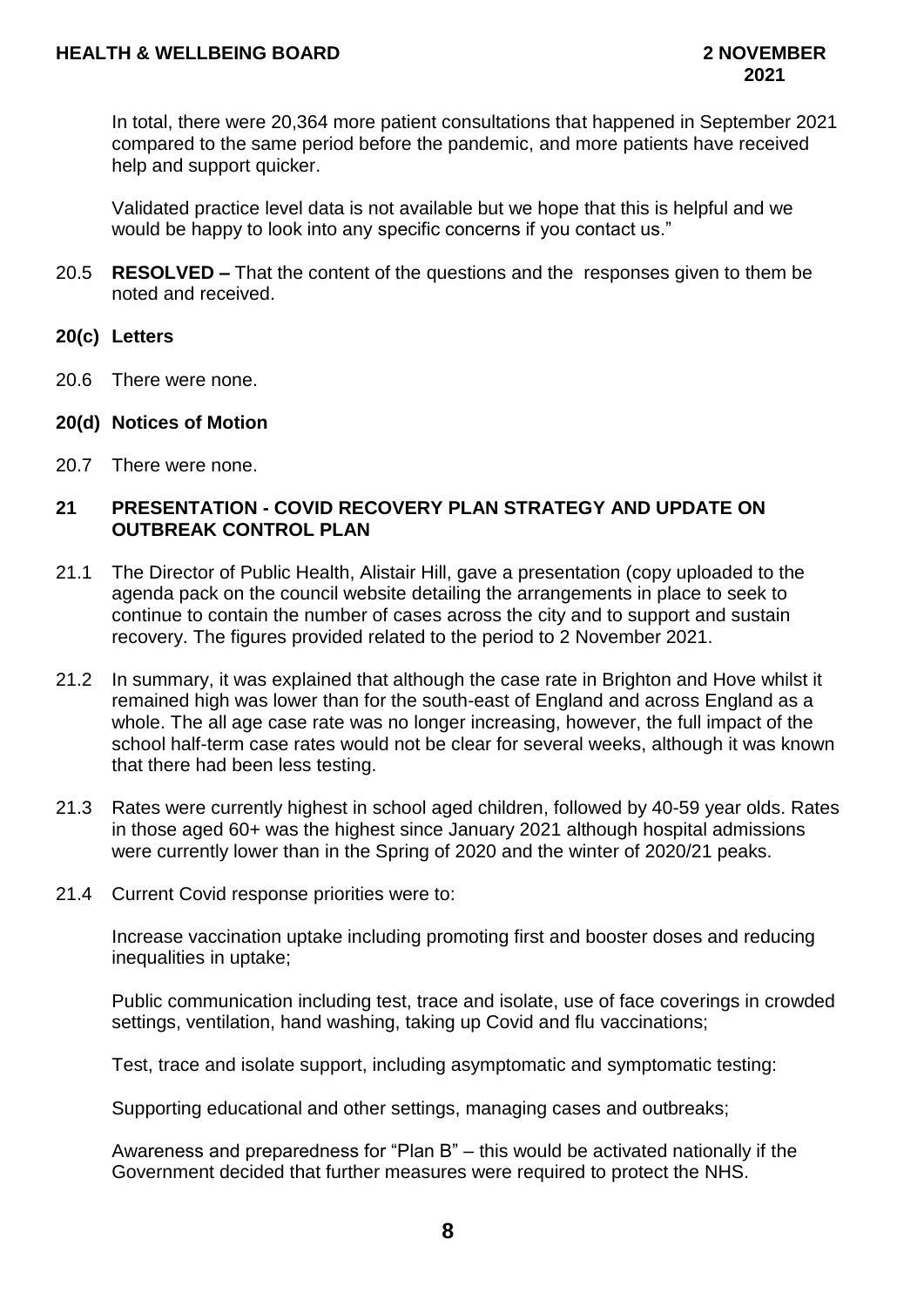- 21.5 In view of the rising case numbers in the younger age groups Councillor Bagaeen enquired regarding progress in rolling out boosters for the under 15's and the timeframe for roll out to those aged 11 – 15. The Managing Director of Brighton and Hove CCG, Lola Banjoko, responded that she did not have the most up to date information to hand but would provide that separately following the meeting.
- l
- 21.6 **RESOLVED –** That the contents of the presentation be noted and received.

## **22 PRESENTATION - AIR QUALITY CONTROL IN THE CITY**

- 22.1 The Board received a presentation from Katie Cumming, Consultant in Public Health and Sam Rouse, Air Quality Science Technical Officer in response to a request from Board Members. Air Quality Control had been identified as a priority area of work in order to improve health and wellbeing in the city and had been included in the Joint Health and Wellbeing Strategy and as such was a core concern for the Board.
- 22.2 The slides which formed the presentation had been circulated with the agenda pack and were available to view on the Council website. The presentation highlighted key indicators and strategies which would be used going forward and following the presentation Members had the opportunity to ask questions.
- 22.3 The World Health Organisation (WHO) had stated that there were 7 million premature deaths globally each year, 500,000 in the UK and 175 in Brighton and Hove. Poor Air Quality increases morbidity and mortality from cardiovascular and respiratory disease including IHD, stroke and cancer and also increased morbidity from lower respiratory tract infection, preterm birth and childhood illnesses and toxic intake associated with learning difficulties. There were higher risks for those in low and middle income regions worldwide and for those living in deprivation and in urban environments. Cumulative impacts impacted underlying health conditions, deep coughs, Covid, smoking, poor diet and housing and sedentary lifestyles. Latest global guidance included lower levels of pollutants for health. Monitoring and Computer based models were used in order to assess air quality in the city and capital and revenue funding was required in order to sustain the council's statutory duties and these were linked into national and regional guidance. Actions which were being taken locally in order to address this were also summarised.
- 22.4 It was explained that the Council had statutory responsibility for air quality control measures in its area and the Air Quality Action Plan was comprehensive and multidisciplinary.
- 22.4 In answer to questions it was explained that action could be taken in respect of emissions from wood burning stoves in domestic dwellings but that was dependant on the level of nuisance and or harm.
- 22.5 Councillor Fowler referred to complaints received from residents in her ward in respect of emissions and noxious/toxic smells from the Waste Transfer Station at Hollingdean Depot. It was this matter would be investigated further and a response provided outside of the meeting.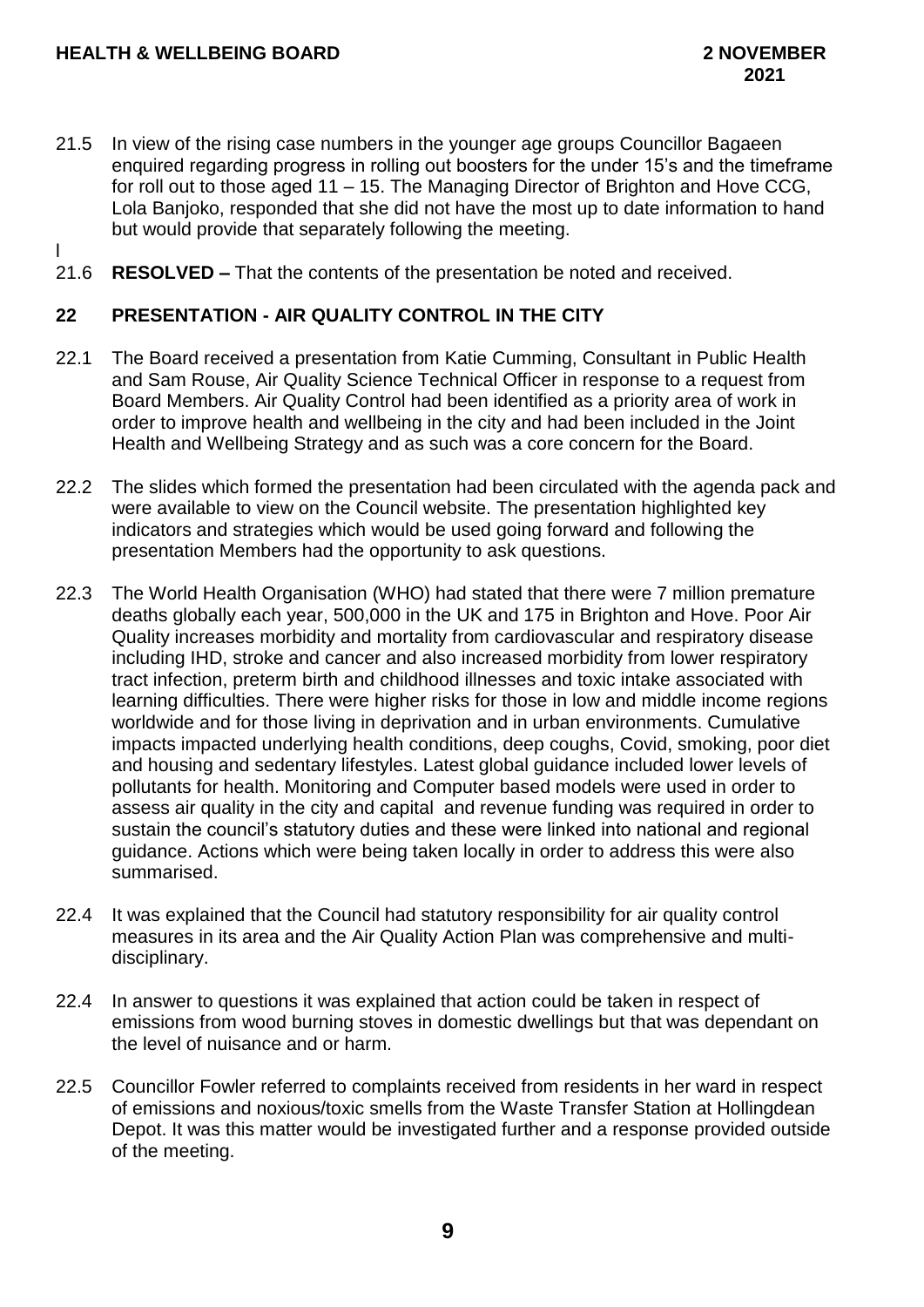22.6 **RESOLVED –** That the contents of the presentation be received and noted.

## **23 PRESENTATION - SOCIAL PRESCRIBING**

- 23.1 The Board received a presentation from Brighton and Hove CCG in respect of social prescribing by use of a slide presentation.
- 23.2 The Senior Partnerships Manager and Lead on Social Prescribing in Brighton and Hove CCG, Katy Chipping and the Managing Director of Brighton and Hove CCG, Lola Banjoko gave a brief update and explained that social prescribing formed an intrinsic and developing element of the system and was designed to enable people to take control of and facilitate decisions about their own care and had evolved across Sussex since 2004 and the Social Prescribing Service was now well established in partnership with providers and the community and voluntary sector through the Together Co citywide social prescribing service.
- 23.3 Social Prescribing enabled GP's nurses and other professionals to refer people with a wide range of social emotional or practical needs to a social prescribing link worker who provided:

Time and space to work with individuals on what mattered to them; Provided connections to Community Groups and agencies for practical and emotional support such as volunteering, arts activities, group learning, gardening and befriending, cookery, healthy eating advice and sports;

Provided a holistic approach which empowered people to take control over their own health and wellbeing and provided the opportunity for personalised care and shared decision making.

- 23.4 Social prescribing could also help to strengthen community and personal resilience by contributing to restoration and recovery of services, reducing the demand for GP services and reducing health inequalities by addressing the wider determinants of health, such as debt, housing and physical inactivity and targeting particular groups/individuals such as those living in areas of deprivation and with particular characteristics. Those who could benefit included those who had mid or long-term mental health problems and those who had complex social needs which affected their wellbeing and those who were lonely or socially isolated and those with multiple longterm conditions who frequently attended either primary or secondary health care,
- 23.5 An anonymised case study was cited which made reference to a client who had felt suicidal following eviction from his home. As part of his support package the client's GP had referred him to Together Co Social Prescribing where he had been supported by staff to find the people and places that could help him to get back on his feet.
- 23.6 Councillor Fowler referred to those who might call their GP surgery and who were suffering with suicidal tendencies and whether it was problematic for those individuals to access services. It was explained that receptionists received training to deal with this. There had been demands both in demand and the number of referrals during the pandemic, but notwithstanding those challenges there had been no problems in accessing services.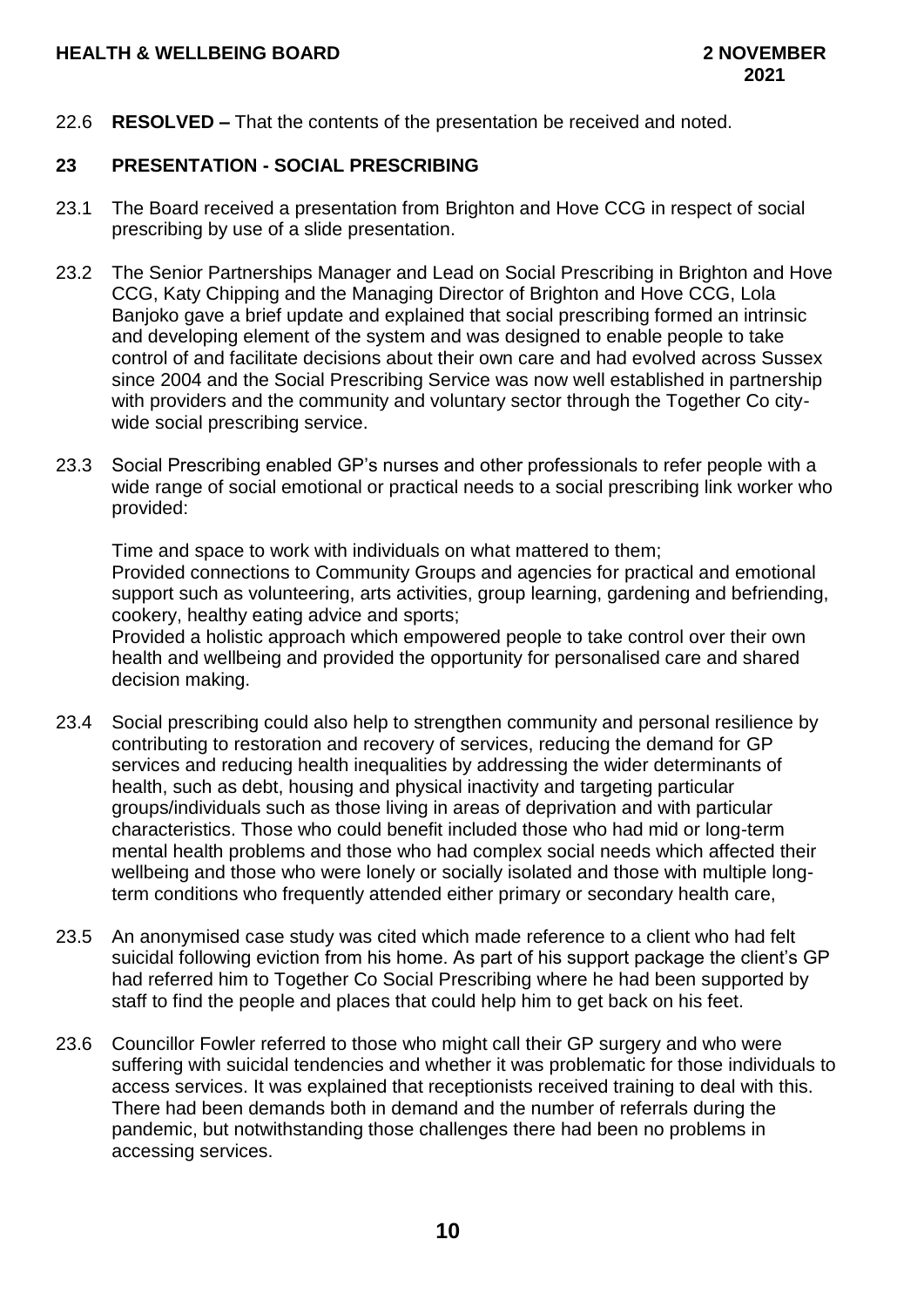- 23.7 In answer to questions by Councillor Appich it was explained that self-referrals could be made via an individual's Ward Councillor, their GP or via Community Hubs
- 23.8 Jo Martindale of the Community Voluntary Sector welcomed the presentation but stressed that it was important that all clinicians were up to speed on making referrals in this way, it was also good to know that the strategy was under continual development. Involvement and utilisation of the knowledge of voluntary sector partners was welcomed although it needed to be recognised that would have an impact on them. It was also essential that there was consistency in delivery.
- 23.9 **RESOLVED –** That the content of the presentation be received and noted.

## **24 PRESENTATION BRIGHTON AND HOVE PLACE BASED PLAN**

- 24.1 The Board received a joint presentation by Lola Banjoko, Executive Managing Director, Brighton and Hove CCG and Rob Persey, Executive Director, Health and Adult Social Care, detailing the vision and goals of the joint place based plan which set out its ambitions for the population of Brighton and Hove by providing the framework to develop joint health and care priorities. The plan aimed to set out a clear and concise vision, outcomes priorities and measures, linking together the multiple health and organisational plans and workstreams across Brighton and Hove and the wider Sussex system. The plans had been developed jointly with health and population experts, provider partners and the local population as well as being based on detailed population as well as being based upon detailed population analysis.
- 24.2 The presentation summarised and provided an overview of the full detailed plan which had been published and was available in the public domain.

24.-- **RESOLVED –** That the contents of the presentation and the plan which stood behind it were received and noted.

## **25 BRIGHTON & HOVE SAFEGUARDING ADULTS BOARD ANNUAL REPORT 2020**

- 25.1 The Board considered the Annual report of the Safeguarding Adults Board (BHSAB) for 2020. The report outlined progress made over the year in safeguarding adults with care and support needs. It covered the period 1 April 202 to 31 March 2021. It was a statutory requirement for the SAB to publish an annual report evaluating the effectiveness of safeguarding arrangements for adults with care and support needs.
- 25.2 Graham Bartlett, the outgoing Chair presented what would be his last report and outlined the challenges which the Board had met during the period covered by the report and the areas that it would be focusing on going forward. The Board co-ordinated local safeguarding activity and sought to ensure the effectiveness of local work by: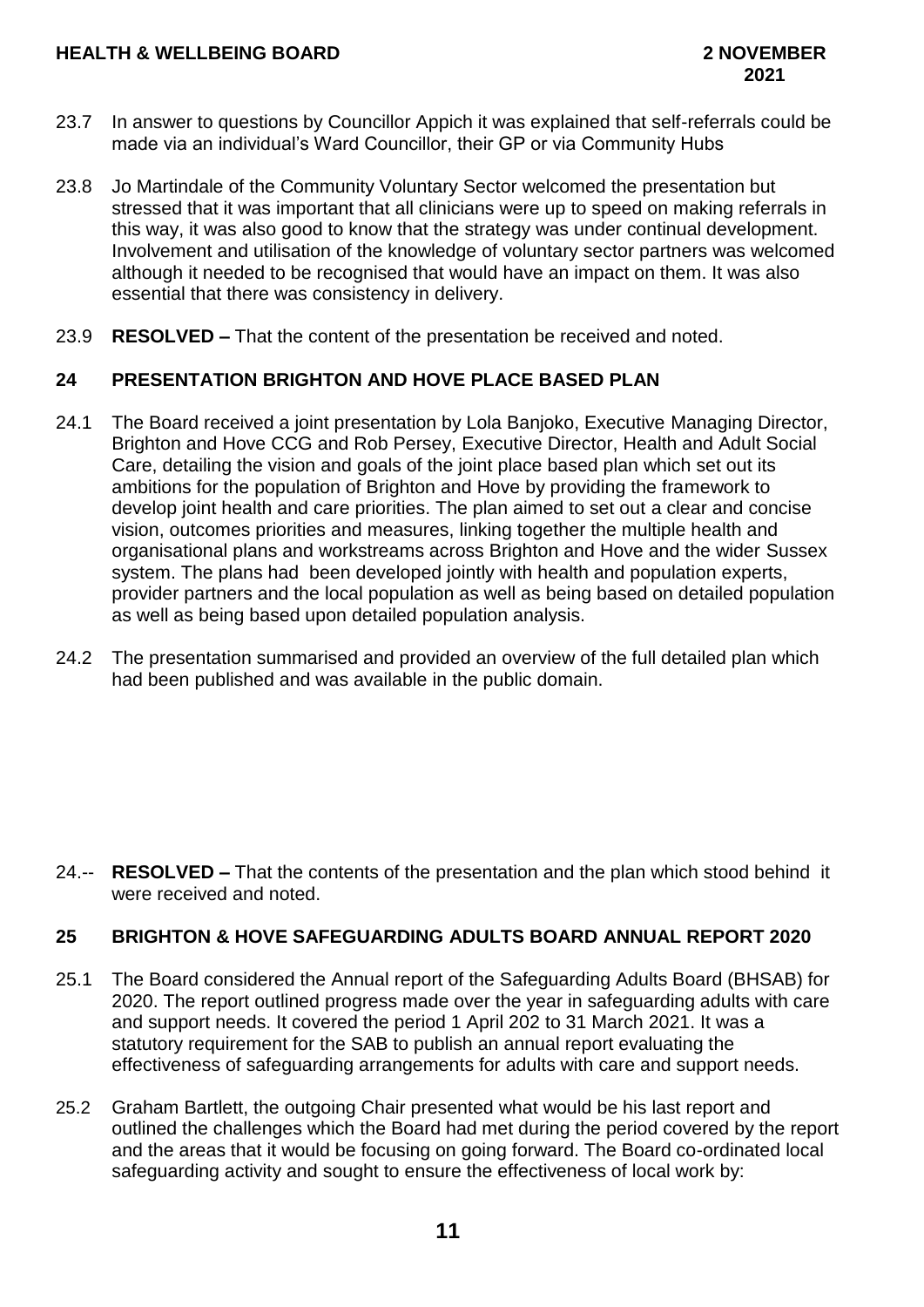Monitoring and scrutinising what was done by partner agencies to safeguard and promote the welfare of adults with care and support needs;

Undertaking Safeguarding Adult Reviews (SARs) and other multi-agency learning review, audits and qualitative reviews as well as sharing learning opportunities;

Collecting and analysing safeguarding data;

Drawing evidence from the testimony of adults with care and support needs and front line professionals;

- 25.3 Mr Bartlett explained that in the wake of the continuing Covid 19 pandemic it had continued to be a challenging year. In recognition of that and to allow those working on the front line the time and space that they needed to continue their work the SAB had significantly reduced its work programme, particularly in respect of those areas which would have drawn on those in the city who were required to perform critical roles. Significant progress had been made in developing the Board's protocols, understanding the Safeguardjng Adults Review (SAR) process and adopting innovative new ways of working.
- 25.4 Mr Bartlett went on to explain that learning from SARS was probably the best legacy which could be provided for those who had died. The Pan Sussex Adult Death Protocol had been developed during the period covered by the report following the completion of an East Sussex SAR in 2019-20. This would vastly improve how agencies responded to deaths where abuse or neglect was suspected, this was already making a difference and was being considered for adoption nationally. Mr Bartlett concluded by stating that he regarded his period as SAB Chair as a privilege and commended those who had assisted him by their support and engagement and welcomed his replacement who was a hugely experienced Chair.
- 25.5 The Chair and the other Board Members who were present commended the report and the lead provided by the outgoing Chair and were unanimous in placing on record their thanks for his valuable contribution and their best wishes to him in his future endeavours.
- 25.6 **RESOLVED –** (1) That the Board notes the report and commends partner agencies for their contribution to safeguarding adults with care and support needs; and

(2) Notes SAB achievements and challenges ( set out in Appendix 1).

# **26 HEALTHWATCH BRIGHTON AND HOVE ANNUAL REPORT**

- 26.1 The Board considered the Annual Report of Healthwatch, Brighton and Hove for 2020/21.
- 26.2 Healthwatch, the local independent consumer champion for health and care as required by the 2012 Health and Consumer Care Act was a co-opted member of both the Brighton and Hove Health Overview and Scrutiny Committee and the Health and Wellbeing Board. As part of its statutory management responsibilities the council continued to monitor the Healthwatch Brighton and Hove contract through its performance framework. Healthwatch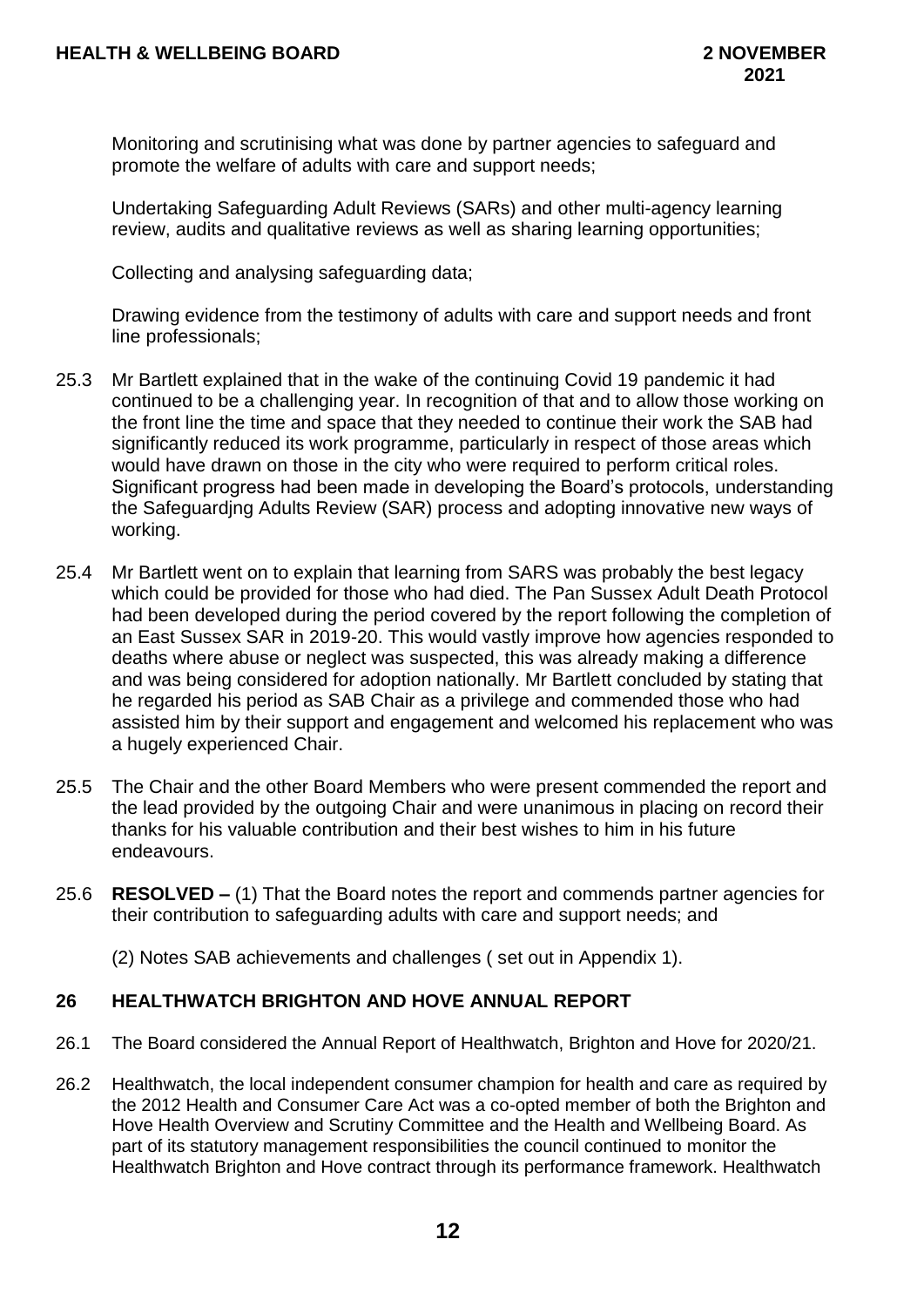were required to produce an Annual Report as part of their statutory requirements. The development of the Annual Report was based on Healthwatch's consistent approach to seeking to hear people's stories about their experiences of health and social care services, using these to develop an effective evidence base. They use their statutory powers to Enter and View any premises so that their authorised representatives can observe matters relating to health and social care services. Enter and View has not been possible this last year due to the COVID-19 Pandemic, during which time more attention has been given to online and telephone engagement.

- 26.3 In answer to questions it was explained that notwithstanding the constraints and limitations due to Covid Healthwatch had been able to deliver 32 reports and to support 3,500 local people following their discharge from hospital. Healthwatch were grateful that a contract had been awarded to them for a 3 year period which provided a degree of certainty in respect of forward planning going forward.
- 26.4 Councillor Appich commended the report and the valuable work carried out by Healthwatch, noting that the work of the Brighton and Hove Healthwatch was widely respected and was cited as a beacon of good practice.
- 26.5 The spectrum of issues dealt with was welcomed and the support provided to those in the care home across Sussex was particularly welcome at the present time. It was noted that a series of webinars had been arranged and had been well received and that postal surveys had also been undertaken in order to maximise the means by which input could be given. Currently a joint review was being undertaken in respect of the joint equipment service. Lola Banjoko, the Managing Director, Brighton and Hove CCG and Rob Persey, Executive Director, Health and Adult Social Care both referred to the valuable input provided by Healthwatch in the role of critical and impartial friend.
- 26.6 **RESOLVED -** That the Board agrees to note the contents of the Healthwatch annual report

## **27 SUSSEX-WIDE WINTER PLAN AND BRIGHTON & HOVE COLD WEATHER PLAN**

- 27.1 The Board considered a joint report of the Managing Director, Brighton and Hove Clinical Commissioning Group and the Executive Director, Health and Adult Social Care, the purpose of which was to provide the Board with an update on progress to date in relation to winter planning for 2021/22, both in terms of Sussex-wide and local planning.
- 27.2 It was explained that the overall purpose of the Sussex-wide winter plan was to ensure that the system was able to effectively manage the capacity and demand pressures anticipated during the winter period between November and March. The purpose of the plan was to ensure that local systems remained resilient and able to manage demand surge effectively caused by seasonal illness (in addition to Covid), falls etc, caused due to icy weather conditions and exacerbation of respiratory illnesses and a range of longterm conditions due to the colder weather.
- 27.3 The Executive Director Health and Adult Social Care, Rob Persey, explained that the mechanisms in place across disciplines and with health and other partners had worked well although the pressures placed on the workforce remained a challenge. An added pressure in 2021/22 had been the need for the NHS to recover from previous waves of Covid, particularly in terms of addressing the backlog of elective procedures due to the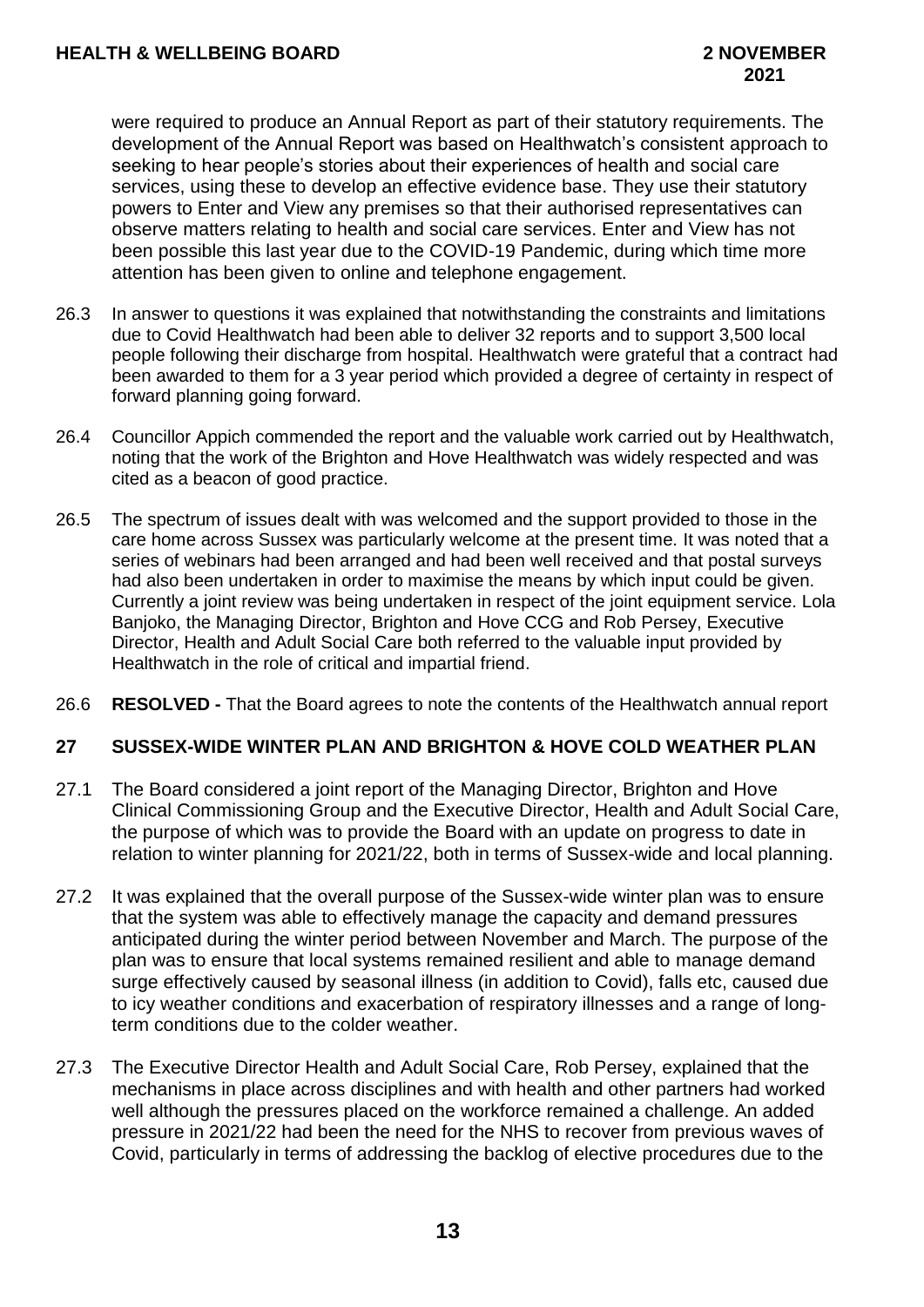cancellation of operations etc. when the health system had been forced to concentrate resources on Covid outbreaks.

- 27.4 There was a requirement that the Plan be updated annually and health and care systems had been planning systematically for winter surge pressures over a number of years, integral to that process was assessment of how well the previous years plans had met demand and using learning from that to inform planning for subsequent year(s).
- 27.5 Councillor Bagaeen referred to the level of detail provided but sought clarification regarding the opportunities which were in place to enable face to face consultations to take place. The Managing Director of Brighton and Hove CCG, Lola Banjoko, confirmed that one of the key messages was that there was access to such appointments for those who needed them, arrangements were also in place to protect the vulnerable.
- 27.6 The Chief Executive of Healthwatch, David Liley confirmed that the current arrangements had not been without problems, as those who were disabled or did not have access to could be disadvantaged. Many found it easier to seek access to or raise queries regarding primary care services by telephone but the pressures placed on services had led to delays sometimes as long as 40 minutes. That was unacceptable, the system was complex and measures to address this were under discussion
- 27.7 In answer to questions, the Executive Director outlines the discharge process and measures in place to ensure that those leaving care/hospital had a warm home to go to.
- 27.8 The Public Health Principal, Becky Woodiwiss outlined the contents of the Brighton and Hove Cold Weather Plan and the how it dovetailed with the NHS and other plans.
- 27.9 **RESOLVED –** That the Board has reviewed and commented on the Sussex-Wide Winter Plan 2021-22 Update and on the Brighton and Hove Cold Weather Plan.

#### **28 HEALTH & WELLBEING BOARD DEVELOPMENT TASK & FINISH GROUP: PROPOSALS FOR FURTHER HWB DEVELOPMENT**

28.1 **RESOLVED –** That the Board agrees:

(1) To use the Brighton & Hove Integrated Care Partnership (ICP) Executive Group for advice when developing the HWB work plan and suggested agendas for HWB meetings. The role of the ICP Executive Group in the HWB work plan will be wholly advisory, with final decisions on the content of HWB agendas remaining the prerogative of the HWB Chair;

(2) To commission an external consultant to plan and deliver an annual programme of up to four HWB Development seminars, including an initial seminar to identify joint priorities;

(3) To jointly develop an engagement plan based on the priorities identified in development seminars; and

(4) To establish a Planning Group to replace the current Task & Finish Group.

The meeting concluded at 7.45pm